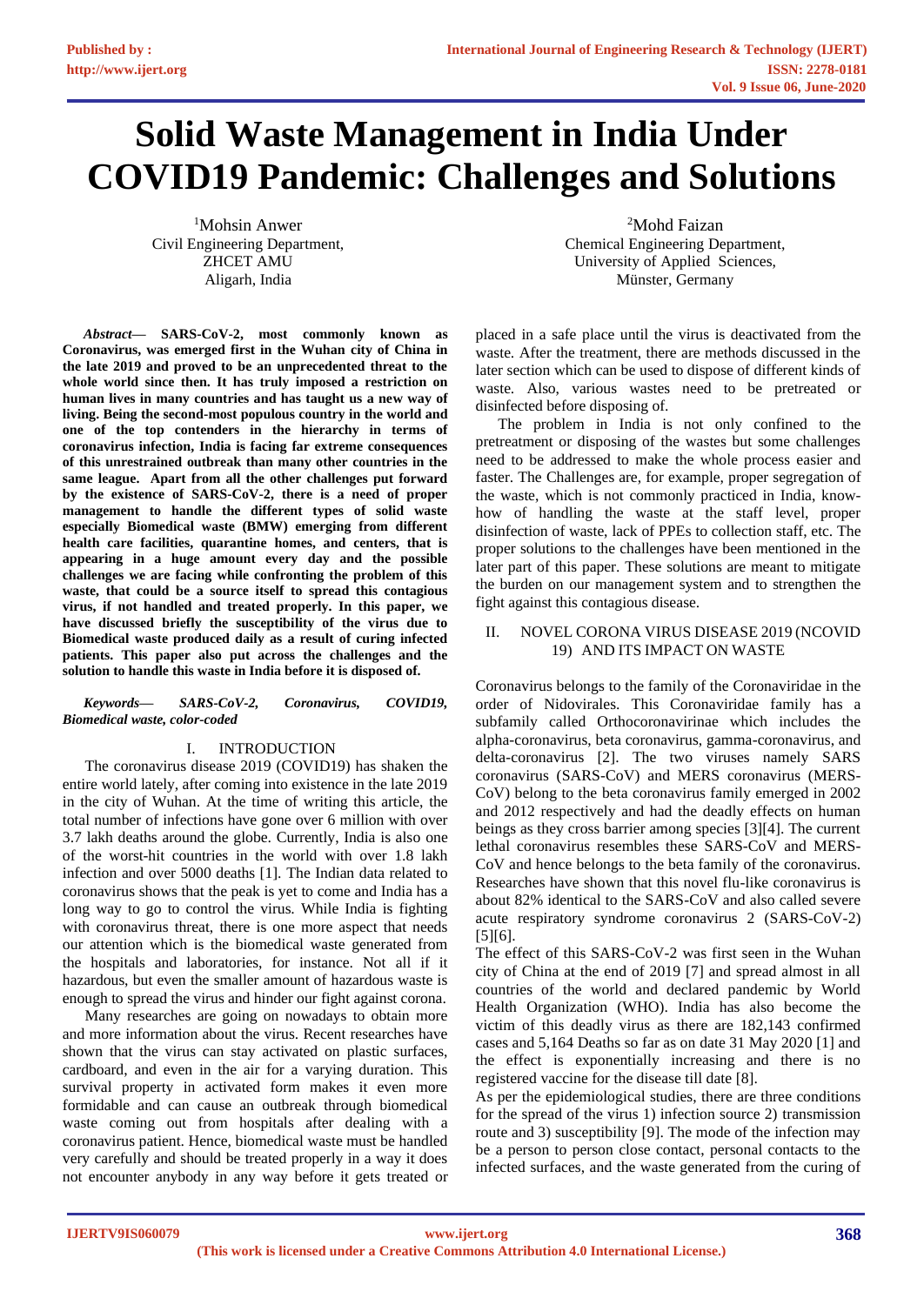the infected person. The waste generated from healthcare centers, quarantine centers, and quarantine homes is of great concern for the authorities working on impact mitigation of the COVID19. If this waste mix with general waste and handle without extra precautionary measures, then infected waste may lead to community spread of the virus and cause severe harm to human beings. Several pieces of research have been conducted on the infection spread due to waste and it has been found out that the virus can sustain on the surfaces of the material for a specific period (Table 1). The table shows the period of the virus on different surfaces [10][11]. Therefore, it is an important consideration to be taken in action in storage, collection, handling, transporting, and disposing of such waste effectively and efficiently. The virus can be cleaned with the common disinfectants used at home.

| <b>Surfaces</b>                 | <b>Survival Period</b> |  |  |
|---------------------------------|------------------------|--|--|
| Plastic                         | $2-3$ days             |  |  |
| Hard, shiny and stainless steel | $2-3$ days             |  |  |
| Copper                          | $<$ 4 hours            |  |  |
| Cardboard                       | $<$ 24 hours           |  |  |
| Air                             | $<$ 3 hours            |  |  |

#### III. BIOMEDICAL WASTE

Things that are not useful to the owner and have no economic value are considered as waste. The solid waste is one of the forms of waste based on the physical state. Solid waste is further be classified as the municipal, industrial, agricultural, hospital, etc. [12]. The waste generated from the hospital as a result of the curing patient (animals or human beings) and other medical and laboratory activities is termed as the Biomedical waste. The management of this waste is an integral part of controlling the infections and programs associated with hygiene in healthcare settings. The healthcare settings produce a large amount of the biomedical waste and hence is the major contributor to the infection spread through community [13]. The classification of the waste can be on the bases of the risk caused by the injury and/or in handling and disposal of the waste. The targeted waste for taking care precaution during handling and disposal includes the sharps waste (needles, blades, etc.), pathological/anatomical wastes (human tissues and fluid, placentas. Organs, etc.) and other infectious waste includes the soiled gloves, contaminated bandages or gauges (usually with blood, body fluids, viruses, or parasites). Toxic waste is also generated from the biomedical waste and this includes the pharmaceutical waste (expired drugs), chemical waste (chemical substances, disinfectants, etc.) and radioactive waste (radioactive substances, packages, glassware, urine and excreta from patients treated or tested with radionuclides and sealed sources) [14]. This is not necessary that all waste generated from hospital is hazardous whilst a large amount of the biomedical waste is non-hazardous. About 85% of waste is non- hazardous and 15 % of it is hazardous waste (10 % infectious and 5% non- infectious waste) [15].

## PRESENT SITUATION AND TREATMENT METHODS OF THE BIOMEDICAL WASTE IN INDIA UNDER COVID-19

Management of solid waste is a critical and essential job in response to Coronavirus (COVID-19) pandemic. The

biomedical waste from the health care institution and hospital, ward, OPD, and other departments, is generating 517 tonnes/day in India. As per the report of CPCB published in 2018, the amount of the BMW generation in 2016 is about 517 tonnes/day from 1,87,160 HCFs whilst it was 501 tonnes/day in the year of 2015 from nearly 1,88,098 HCFs. It was studied only 501 tonnes/day waste is treated and 16 tonnes/day is remained untreated in 200 Common Biomedical Management Waste Treatment Facility (CBMWTF) in nearly 28 states. States like Goa, Andaman Nicobar, Arunachal Pradesh, Lakshadweep, Mizoram, Nagaland, and Sikkim do not have CBWTFs. The number of HCFs using CBMWTFs is 91,061, and approximately 15,281 HCFs have their treatment facilities on-site.[16] Apart from common facilities, there is 12,296 number of captive treatment and disposal facilities installed by Healthcare Facilities [17]. After spreading the novel Coronavirus disease, it was found from various sources that the amount of biomedical waste has been increased to 15 times more compared to the amount of the waste generated from the general patients. As per the report published by Biotic, the district concessionaire for biomedical waste management, about a major city 'Gurugram' said that about 10 % of the total waste generated in the district comes from the curing of the COVID-19. The district currently producing 0.4 tonnes /day of COVID19 related to biomedical waste, against 0.38 tonnes/day of biomedical waste from other medical services, from approximately 36 healthcare facilities, isolation wards, testing, and quarantined centers or homes [18].There are many methods for the treatment and disposal of the various kinds of the waste in the Biomedical waste, including incineration (The controlled and complete burning of combustible (burnable) waste. Burning can be facilitated by addition of fuels, such as kerosene), autoclave (A process that achieves a specified heat and pressure to inactivate a range of infectious waste, including sharps, materials contaminated with organic materials, laboratory waste, and other patient care waste), steam-based treatment systems, irradiation methods (Irradiation methods use ultraviolet radiation or microwaves to destroy microorganisms. They supplement other disposal methods and are not easily accessible in lowand middle-income countries), Biological methods (include composting and burial, rely on the natural decomposition of organic matter. These processes are recommended for placentas), Mechanical methods (include shredding, grinding, mixing, and compacting technologies that reduce waste volumes but do not destroy microorganisms; they usually supplement other treatment methods. These processes can be used to destroy needles and syringes. Use them only after the waste has been disinfected, or as part of a closed system). sharps pit, landfills, encapsulation (a process that seals waste containers with an immobilizing material, such as cement. After hardening, the containers can be safely disposed of in landfills), ash pit, inerted (involves mixing of waste (such as pharmaceutical and high-metal-content ash) with water, lime, and cement before disposal to reduce the risk of toxic substances leaching into surface and groundwater. Pharmaceuticals must be removed from their packaging and ground before being mixed etc.) [19].

The table 2 below shows the different waste, their collection, treatment and disposal methods [20].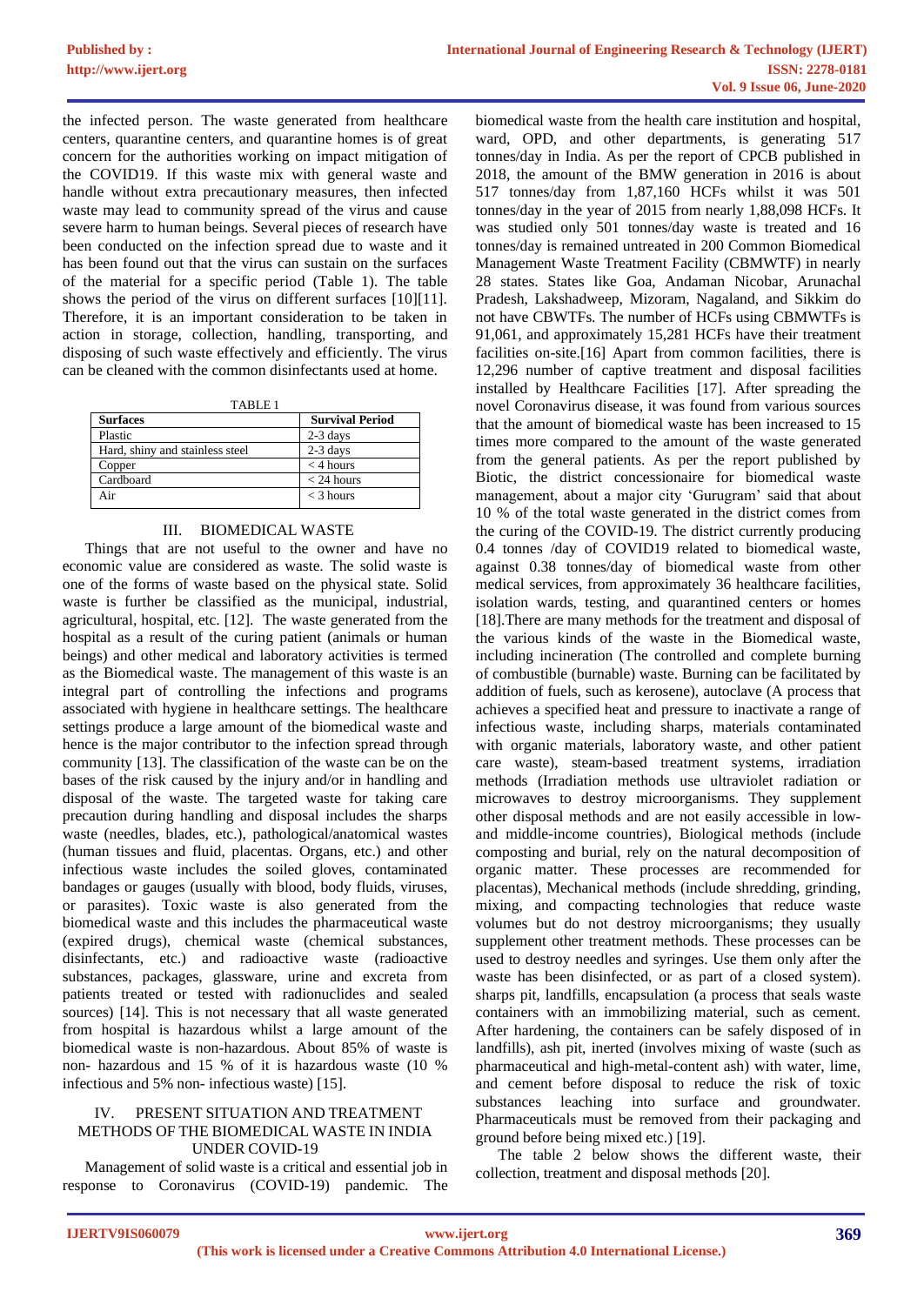## V. CHALLENGES FACING IN INDIA

During the COVID19 pandemic, India is facing some challenging issues which need to be addressed immediately. These challenges include 1) As the quantity of the domestic hazardous waste (DHW), also includes gloves, masks, etc., is increasing significantly, there is a problem of the collection of the waste separately. 2) No proper training is provided to staff and sanitary workers to handle the general waste, generating during COVID-19. 3) Irregular/ lack of supply of PPEs and disinfectants to the collection staff may increase the chances of them getting infected. 4) Appropriate usage and removal of the PPEs among sanitary worker, otherwise infection can be spread among workers. 5) Maintaining the social distancing as per the guidelines at collection centers as well as treatment plants. 6) Wastewater discharging from the health care facilities may have the virus, therefore operators or staff employed at the treatment plant of the wastewater may at the high risk of infection. 7) Staff associated with the sludge disposal or handling from the wastewater treatment also have chances of getting contaminated. 8) Due to lack of the door to door collecting staff from residential areas in many parts of the country, the one-point collection is prevailing there, and hence increasing the infection risk because of the residents gathering at a point. 9) Separate vehicles for collecting the COVID-19 waste from homes/quarantine centers to CBWTF and the arrangement of chemicals to disinfectant these vehicles. 10) If these vehicles are used for collecting MSW without disinfection, there is a chance of spreading the virus. 11) Towns and villages have not proper monitoring review and verification systems. 12) Waste treatment plant operators/staff are also at great risk. Regular training to the operators to handle the waste is also a challenging issue. 13) The implementation of the CPCB guidelines and SBM advisory at the ground level among the local people and other staff in waste handing. 14) The public awareness regarding the segregation of dry and wet waste and domestic hazardous waste, as per the SWM rules, cannot be provided within weeks or months. 15) At some places of the country, site conditions require the manual loading or unloading of the waste and hence increase the chances of the contaminations.

#### VI. SOLUTIONS

The solutions include 1) Domestic hazardous waste (DHW) should be kept in yellow bags provided by ULBs and it should not be mixed to other general waste at the time of storing by households and collection by the collection authority. 2) The yellow bag containing the DHW should be checked properly before usage so that it cannot be leaked, and it should be away from the reach of children and pets. 3) Especially masks, gloves, and other PPEs generated from home quarantine should be kept idle in paper bags for a minimum period of 72 hours before disposal of the same as general waste or before handling to the sanitary worker. 4) A request of identifying arrangement for the collection of DHW (both wet or dry waste generated as home quarantine as SBM considers these waste as biomedical waste) to the Urban Local Bodies associated to solid waste management and this waste should not be dumped near the locality or water body or in open areas. 5)There should be a separate team to collect COVID19 waste. 6) Only handover this waste to the authorized collector at the doorsteps, if this system of the collection exists, and if not then deposition centers for the yellow bags have been established. 7) If an alternate arrangement if available and then contact the CBMWTF operator and hand over your waste at your doorstep. 8) People generating DHW (as a result of the home quarantine) have any problem in handling the waste must contact to ULBs officials. 9) ULBs should provide the yellow bags and other facilities to the people operating Quarantine Camp and to caretakers of homecare. 10) Sanitary workers should wear PPEs and sanitize it regularly and should not touch anything (fleet/ waste buckets, even plastics, cardboard, and steel, etc.) with bare hands. 11) Doctors and other health workers should sanitize tools using for curing patients. 12) Adequate PPEs and removing procedures should also be provided for the workers in the waste processing plant. 13) People and the sanitary worker should maintain a proper distance of minimum 6 feet from the each other. 14) If anyone has got the symptoms of COVID19 then stay away from other people and work and inform the concerned people or supervisor of work. 15) The health care service provider and the sanitary worker should remove PPEs as per the protocol and wash hands, mouth, eyes, nose, etc. thoroughly. 16) Vehicles designated for collecting this waste should be regularly sanitized with sodium hypochlorite and other good disinfectants. 17) When you come out from outside should wash hands and face properly and shoes must be kept outside. 18) There should be a daily check-up before and after commissioning the work of staff working in a hospital or associated with the collective work or working in the waste processing units. 19) The monitoring and reviewing team should be constituted to monitor the collection, disposal, and even treatment of the waste. 20) The health care centers should be increased in India, especially for the COVID19. 21) An ambulate patient should try to use the attached facilities. If the patient used bedpans, use super absorbent polymer gel granules for solidification of excreta and then dispose of it as hospital waste. 22) The barcoding system for the bags containing the COVID19 waste should be properly implemented. 23) Chemical waste in the form of the liquid generated from Quarantined people should not directly be discharged into the general wastewater, there should be an appropriate treatment facility for this treatment. 24) Local govt. should strictly implement the guidelines of CPCB under COVID19. 25) Financial aid should be provided for the training of the workers and the upgradation of CBWTF treating such waste. 26) The waste generator requires that they should wash hands before putting waste containers out for collection. Sanitize or wipe handles and lids to further reduce exposure. 27) Tissues, paper towels, wipes, masks, latex gloves, or any other sanitary or cleaning materials used to protect you from the Coronavirus should NOT go into recycling carts or bins. 28) Empty, rinse, and dry your bottles, cans, and other containers before you recycle them [21][22].

#### **CONCLUSION**

It is certain that, India is not in the position to show any kind of negligence in handling and treating the waste well. There are many challenges, however with appropriate and cautious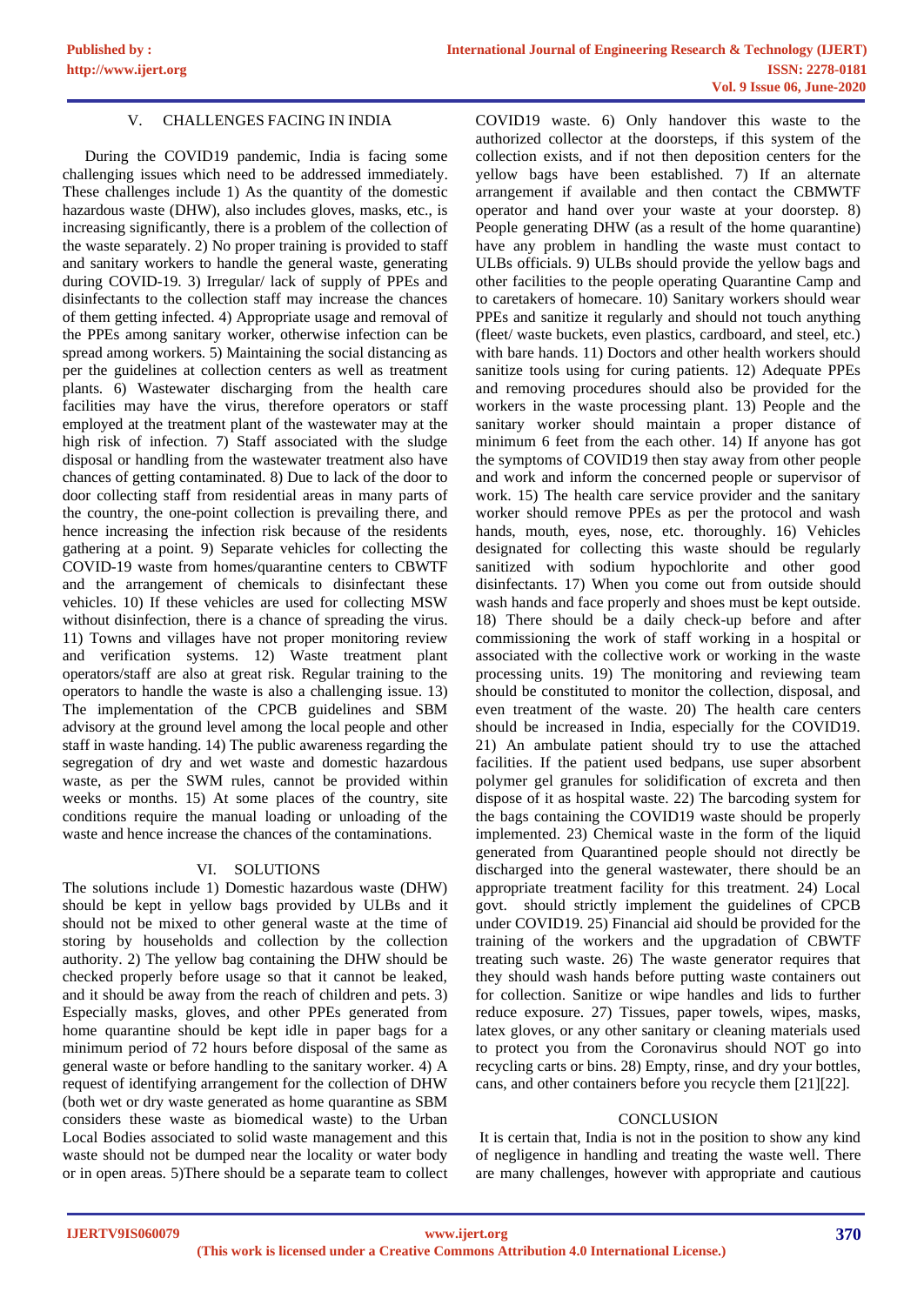way of handling can mitigate the hazard. Also, proper training to the staff handling and treating might alleviate risk of further transmission of virus through this waste. The central government and the state governments need to be stricter and more attentive while considering the waste. General procedures with guidelines based on type of waste must be issued by the government and none should go without treatment following these procedures and guidelines issued by the government. Public awareness for the segregation of waste should also be promoted that might help to segregate the waste like masks and gloves which are used in homes as well to be treated before it can harm any other human beings.

#### REFERENCES

- [1] https://www.who.int/docs/default-source/wrindia/situation-report/indiasituation-report 18.pdf?sfvrsn=7c00a3f\_2
- [2] Banerjee, A., Kulcsar, K., Misra, V., Frieman, M. & Mossman, K. Bats and Coronaviruses. Viruses 11, doi:10.3390/v11010041 (2019).
- [3] Schoeman, D. & Fielding, B. C. Coronavirus envelope protein: current knowledge. Virol J 16, 69, doi:10.1186/s12985-019-1182-0 (2019).
- [4] Zumla, A., Hui, D. S. & Perlman, S. Middle East respiratory syndrome. Lancet 386, 995-1007, doi:10.1016/S0140-6736(15)60454-8 (2015).
- [5] Zhang, N. et al. Recent advances in the detection of respiratory virus infection in humans. J Med Virol, doi:10.1002/jmv.25674 (2020).
- [6] Chan, J. F. et al. Genomic characterization of the 2019 novel humanpathogenic coronavirus isolated from a patient with atypical pneumonia after visiting Wuhan. Emerg Microbes Infect 9, 221-236, doi:10.1080/22221751.2020.1719902 (2020).
- [7] Cohen, J. & Normile, D. New SARS-like virus in China triggers alarm. Science 367, 234-235, doi:10.1126/science.367.6475.234 (2020).
- [8] Zhang, L., & Liu, Y. (2020). Potential Interventions for Novel Coronavirus in China: A Systemic Review. Journal of Medical Virology. doi:10.1002/jmv.25707
- [9] Wang, L., Wang, Y., Ye, D., & Liu, Q. (2020). A review of the 2019 Novel Coronavirus (COVID-19) based on current evidence. International Journal of Antimicrobial Agents, 105948. doi:10.1016/j.ijantimicag.2020.105948
- [10] https://www.who.int/emergencies/diseases/novel-coronavirus-2019/question-and-answers-hub/q-a-detail/q-a-coronaviruses
- [11] [Neeltje van Doremalen, Trenton Bushmaker, Dylan H. Morris, Myndi G. Holbrook, Amandine Gamble, Brandi N. Williamson, Azaibi Tamin, Jennifer L. Harcourt, Natalie J. Thornburg, Susan I. Gerber, James O. Lloyd-Smith, Emmie de Wit, Vincent J. Munster, "Aerosol and surface stability of HCoV-19 (SARS-CoV-6 2) compared to SARS-CoV-1", The New England Journal of Medicine.
- [12] Urban Development Sector Unit, East Asia and Pacific Region, The World Bank. What a Waste: Solid Waste Management in Asia. Environmental Strategies for Cities, Massachusetts Institute of Technology. [Online] 1999.
- [13] B. Ramesh Babu\*, A.K. Parande, R. Rajalakshmi, P. Suriyakala, M. Volga, "Management of Biomedical Waste in India and Other Countries: A Review" J. Int. Environmental Application & Science, Vol. 4 (1): 65-78 (2009)
- [14] Askarian M, Vakili M, Kabir G, (2004) Hospital waste management status in university hospitals of the Fars province, Iran. Int. J. Environ. Health Res. 14, 295–305.
- [15] Glenn, Mc.R & Garwal, R. Clinical waste in Developing Countries. An analysis with a Case Study of India, and a Critique of the Basle TWG Guidelines (1999)
- [16] Central Pollution Control Board. (2018). Status on bio-medical waste management scenario and recommendations for ensuring compliance to the bio- medical waste management rules, 2016. Central Pollution Control Board (Waste Management Division-Bio-Medical Waste), Delhi—110 032 as on 13.06.2018
- [17] https://www.hindustantimes.com/gurugram/covid-19-waste-accountsfor-10-of-gurugram-s-biomedical-refuse/story-Zf4FZR0UuPM8MIwrlPBvdP.html
- [18] https://pib.gov.in/PressReleseDetail.aspx?PRID=1602353
- [19] https://openwho.org/courses/IPC-WM-EN
- [20] https://ncdc.gov.in/WriteReadData/l892s/9390326671580949311.pdf
- [21] https://swana.org/docs/default-source/resources-
- documents/c19\_guidelines-resident.pdf
- [22] https://nidm.gov.in/covid19/PDF/covid19/research/16.pdf

| <b>Categories</b><br>of the waste | <b>Examples of the waste</b>                                                                                                                                                      | Collection bins/bags with color<br>code (non-chlorinated)        | <b>Pretreatment</b><br>requirement<br>(yes/no) | <b>Disposal options</b> |
|-----------------------------------|-----------------------------------------------------------------------------------------------------------------------------------------------------------------------------------|------------------------------------------------------------------|------------------------------------------------|-------------------------|
| Soiled waste                      | Items contaminated with<br>bloods, body fluids, viruses,<br>parasites, cottons swabs,<br>gauges or bandages etc.<br>(Note: - Blood is not the part)<br>of this type of the waste) | <b>BIOHAZARD</b><br><b>BIOHAZARD</b>                             | N <sub>0</sub>                                 | <b>Incineration</b>     |
|                                   |                                                                                                                                                                                   | Yellow (having the thickness equal<br>to or more than 50 $\mu$ ) |                                                |                         |

TABLE 2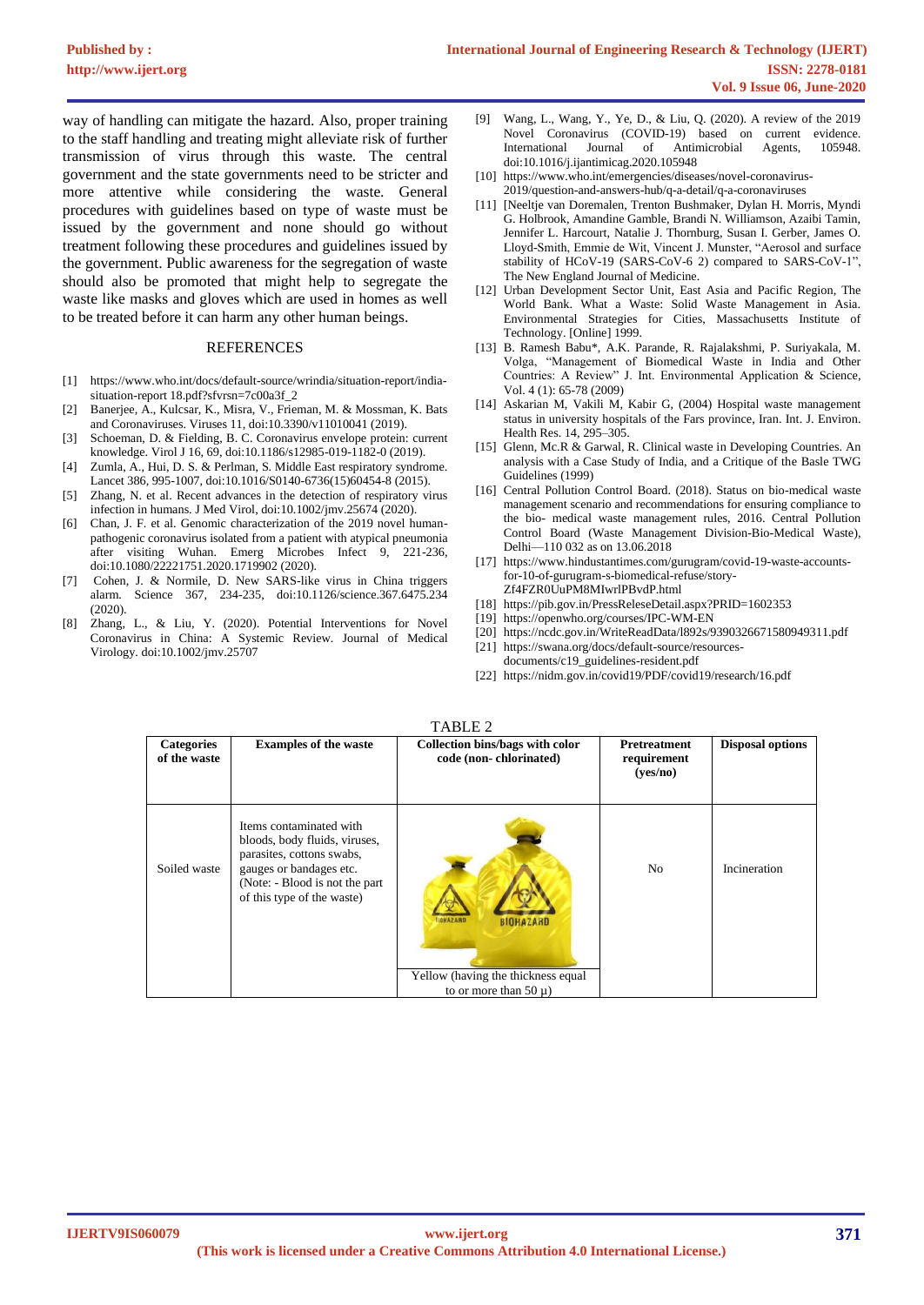| Chemical<br>waste                            | This waste includes chemical<br>substances like laboratory<br>reagents or film<br>developer, disinfectants,<br>solvents and heavy-metal<br>content waste (like batteries,<br>broken thermometers, and<br>blood pressure gauges),<br>infected secretions, aspirated<br>body fluids, floor washings<br>and other housekeeping and<br>disinfectants activities. | RINHAZARI                                                                            | This type of the<br>waste requires the<br>separate system<br>for the collection<br>leading to the<br>effluent treatment<br>plant for the<br>pretreatment and<br>neutralization. | The liquid<br>undergone with<br>the pre-treatment<br>should comply<br>the norms of<br>discharge before<br>leading to the<br>general drains. |
|----------------------------------------------|--------------------------------------------------------------------------------------------------------------------------------------------------------------------------------------------------------------------------------------------------------------------------------------------------------------------------------------------------------------|--------------------------------------------------------------------------------------|---------------------------------------------------------------------------------------------------------------------------------------------------------------------------------|---------------------------------------------------------------------------------------------------------------------------------------------|
|                                              |                                                                                                                                                                                                                                                                                                                                                              | Yellow (having the thickness equal<br>to or more than 50 $\mu$ )                     |                                                                                                                                                                                 |                                                                                                                                             |
| Personal<br>Protective<br>Equipment<br>(PPE) | Examples of PPE includes<br>the gown, caps, face mask,<br>face shield etc.<br>Note: - Items made by fibers<br>and other material comes in<br>this category. Plastic made<br>PPE is not considered in this.                                                                                                                                                   | <b>BIOHAZARD</b><br>Yellow (having the thickness equal<br>to or more than 50 $\mu$ ) | N <sub>o</sub>                                                                                                                                                                  | Incineration                                                                                                                                |
| Discarded<br>items                           | Includes the discarded<br>bedding, line which has<br>contaminated with blood or<br>other body fluid                                                                                                                                                                                                                                                          | <b>BIOHAZARD</b><br>Yellow (having the thickness equal<br>to or more than 50 $\mu$ ) | No                                                                                                                                                                              | Before<br>incineration,<br>waste is<br>disinfected by<br>the non-<br>chlorinated<br>chemicals                                               |
| Microbiology<br>and<br>laboratory<br>waste   | Vaccines, stocks, cultures,<br>dishes, specimens and other<br>devices used for the cultures<br>and blood bags etc.                                                                                                                                                                                                                                           | <b>BIOHAZARD</b><br>Yellow (having the thickness equal<br>to or more than 50 $\mu$ ) | Pretreatment is<br>required and it is<br>done with<br>autoclave or non-<br>chlorinated<br>chemicals,<br>microwave or<br>hydro-clave in<br>safe plastic bags or<br>containers    | Incineration after<br>pretreatment                                                                                                          |